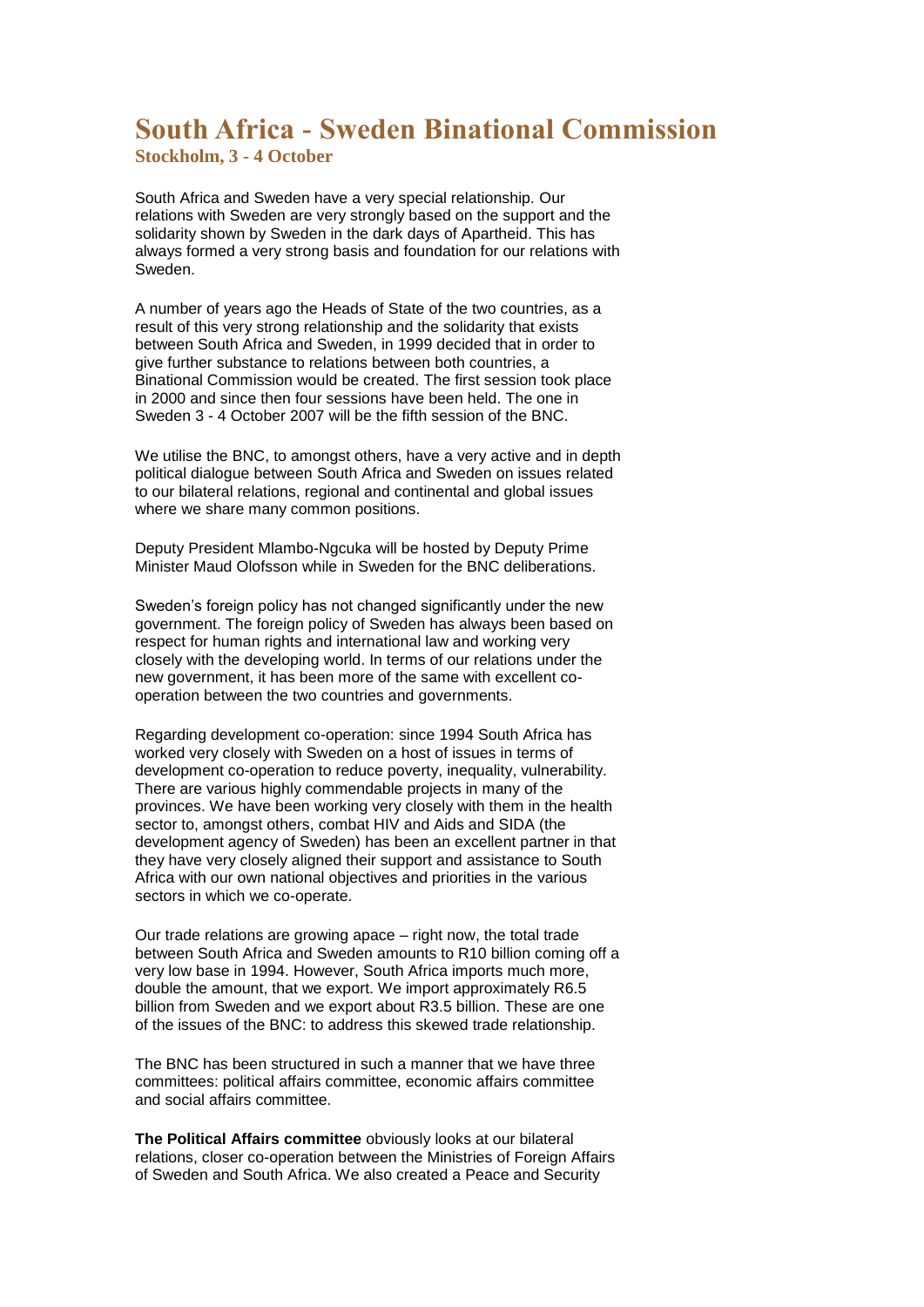Working Group (PSWG) with regard to Africa which meets on a regular basis to discuss issues on the continent and region. In fact, Sweden has been a very valuable partner for South Africa in terms of engaging in trilateral projects in Africa. We will continue to discuss this when we are in Sweden there are surely projects on which we will agree, particularly in areas related to South Sudan.

We co-operate very closely in terms of defence. South Africa has decided to buy Gripen planes from SAAB/BAE that are in the process of being delivered to South Africa.

On broader foreign policy issues, like UN reform, peacekeeping, the human rights council, we share common positions. We have very fruitful and constructive discussions on many issues in the political affairs committee.

**The Economic Affairs committee** has the objective to further actively promote economic ties. We have in South Africa a number of Swedish companies – Volvo, SAAB, Ericsson – who have investments in South Africa. The agenda will include issues of expanded co-operation within the context of AsgiSA. What is very encouraging is that we are in the process of agreeing with Sweden on a formal partnership between Sweden and South Africa on skills development in a JIPSA context.

The Swedish Embassy recently hosted an economic awareness week in order to create opportunities and increase awareness of the trading opportunities in Sweden. As a result of this, there have been some positive developments and an increasing amount of South African exporters to Sweden.

Deputy President Mlambo-Ngcuka will have two major engagements in this regard: a business breakfast where 15-20 top Swedish business people will be present. This will be followed by an investment conference where the Deputy President and her counterpart will focus particularly on increased investment from Sweden to South Africa.

There are other issues related to this: corporate social responsibility and the World Trade Organisation.

A sizeable South African business delegation will accompany the Deputy President to Sweden to participate in this investment seminar jointly hosted by South Africa and Sweden.

The third committee is **the Social Affairs committee** headed by the South African Department of Treasury and the Swedish Ministry of Social Development. This committee focuses on co-operation in the field of health, communicable diseases, science and technology and the education field.

This particular committee focuses on the development co-operation between the two countries which continues to expand.

The Deputy President will arrive in Sweden on 3 October 2007 and will meet her counterpart following which they will jointly open the plenary of the BNC. The committees will then break-away to deliberate and will report back the next day on the progress that has been made. Deputy President will have a host of engagements that day, including inter alia, with SAAB, Gripen, the Swedish Ministers for Employment,